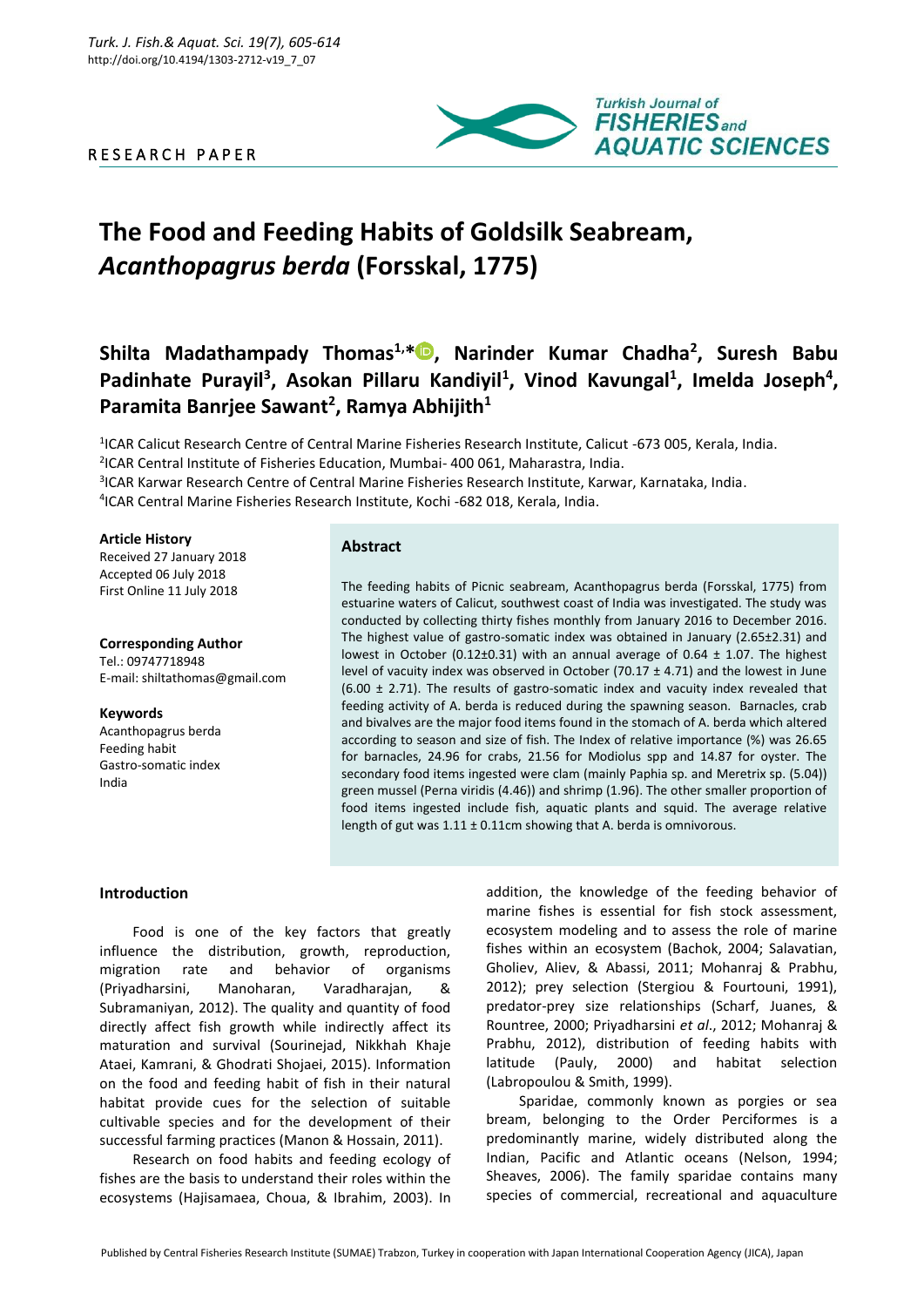importance (Ingram, [McKinnon, & Gooley,](file:///C:/Users/welcome/Desktop/a.latus%20feed.htm%23bib22) 2002; Oh, Kim, Kwon, & Maran, 2013; Mongile *et al*., 2014). Among various seabreams, *Acanthopagrus* spp. are considered as commercially important food fishes for aquaculture throughout several regions of the world such as China, South-east Asia, Africa, UK and USA (Rahim, Abbas, Ferrando, Gallus, & Ghaffar, 2017).

Goldsilk seabream, *Acanthopagrus berda*  (Forsskål, 1775)*,* twobar seabream, *A. bifasciatus* (Forsskål, 1775) and yellowfin seabream*, A. latus*  (Hottuyn, 1782) are the only representatives of the *Acanthopagrus* genus found in Indian Ocean (Behera, Loveson, Ghosh, & Krishna, 2013). These three species are commercially important and are cultured in various parts of the world. *Acanthopagrus latus* is cultured commercially in Japan (Abol-Munafi & Umeda, 1994), Taiwan (Leu & Chou, 1996), Kuwait (Abou-seedo, Dadzie, & Al-Kanaan, 2003) and Persian gulf (Vahabnezhad, Kaymaram, Taghavi Motlagh, Valinassab, & Fatemi, 2016); *A. berda* is cultured in Hongkong (Mok, 1985) and Pakistan (Rahim *et al*., 2017) and *A. bifasciatus* is cultured in Saudi Arabia (Hassan, Osman, Aswathan, Al –Shwared, & Fita, 2015).

*A. berda* is a fairly small euryhaline, estuarydependent sea bream (van der Elst, 1988; Leu & Chou, 1996) with a wide distribution throughout the tropical Indo-West Pacific region (Garratt, 1993b; Nelson, 1994), occurring from South Africa to India and extending to Japan, the East Indies and northern Australia (Iwatsuki & Heemstra, 2010) at a depth range of about 50 m (Randall, 1995). *A. berda*, commonly known as the river bream or the goldsilk sea bream is a marine fish native to the Indian Ocean and is distributed along the estuarine and shallow coastal waters of Kerala, Tamil Nadu, Andhra Pradesh, Maharashtra and Gujarat coasts. They are locally exploited by artisanal fisheries both in cast net and hook & line along the Indian coasts (Fischer & Bianchi, 1984) and are sold in the markets @ Rs. 400-500/ kg. *A. berda,* the only reported acanthopagrus species in estuaries of Calicut waters (Shilta *et al*., 2018) due to its high quality meat (Rahim *et al*., 2017), is extremely popular with consumers as protein source of their food.

*A. berda* is an important sparid fish in fisheries and aquaculture (Abbas & Siddiqui, 2013) because of its recreational value (James, Mann, Beckley, & Govender, 2003), excellent meat quality, market place acceptance, high economic value (Anonymous, 2012), strong resistance to diseases, easy adaptation to captivity (Rahim *et al*., 2017), ability to tolerate wide variations in both salinity and temperature and fast growth rate (Sarwat, 2014).

Sparids typically consume a wide range of benthic prey and occasionally a substantial amount of plant material [\(Nasir,](file:///C:/Users/welcome/Desktop/a.latus%20feed.htm%23bib29) 2000; Sarre, [Platell, & Potter, 2000;](file:///C:/Users/welcome/Desktop/a.latus%20feed.htm%23bib38) Mariani, [Maccaroni, Massa, Rampacci, & Tancioni,](file:///C:/Users/welcome/Desktop/a.latus%20feed.htm%23bib27)  [2002;](file:///C:/Users/welcome/Desktop/a.latus%20feed.htm%23bib27) [Tancioni](file:///C:/Users/welcome/Desktop/a.latus%20feed.htm%23bib43) *et al*., 2003 and Platell, Ang, Hesp, &

Potter, 2007). Though Fischer *et al*. (1990) reported that *A. berda* feed mainly on echinoderms, worms, crustaceans and molluscs, no literature data is available on the food and feeding of *A. berda* from Indian waters.

An understanding of the feeding biology is not only a basic requirement for fisheries management in the study area, but also would be useful for its captive breeding and culture practices. In this back drop, the present study was undertaken to examine the feeding habits and natural diet composition of goldsilk seabream in relation to size and spawning season in the tropical Indian waters so that the findings can be applied in aquaculture development of this species.

#### **Materials and Methods**

#### **Study Area and Sampling Regime**

*A. berda* was sampled monthly from Korapuzha estuary of Calicut district, Kerala, India during January 2016 till December 2016. The site was located in rocky areas outside the creeks, at depths less than 5 m and within 50 m from the shore. The fishes were caught by cast net fishing. The total length and the standard length of the fish were measured to the nearest 0.1 cm and the total body weight and gonad weight to the nearest 0.1 g using a measuring board and a sensitive weighing balance respectively.

#### **Gastro-Somatic Index (GaSI)**

The specimens collected were properly cleaned in the laboratory, dissected and the stomachs were removed. The total weight of the stomach with its contents was measured to the nearest 0.01 g. The contents of stomach and foregut were examined under a microscope and further identification within each taxonomic group was done following appropriate taxonomic identification guides. GaSI based on monthly and seasonal calculation was obtained as described by Biswas (1993):

GaSI= (Total weight of stomach/ Bodyweight) × 100.

#### **Index of Relative Importance (IRI)**

Stomachs of *A. berda* samples collected are removed by cutting above the cardiac sphincter (oesophagus) and below the pyloric sphincter (large intestine). An incision was made along the longitudinal axis and the contents of stomachs were emptied onto a 500 µm mesh sieve for rinsing and sorting. Contents were blotted dry on paper towels before counts, displaced volumes in 1 L graduated cylinder. IRI for all prey items combined was calculated according to, Pinkas, Oliphant, and Iverson (1971), following the formula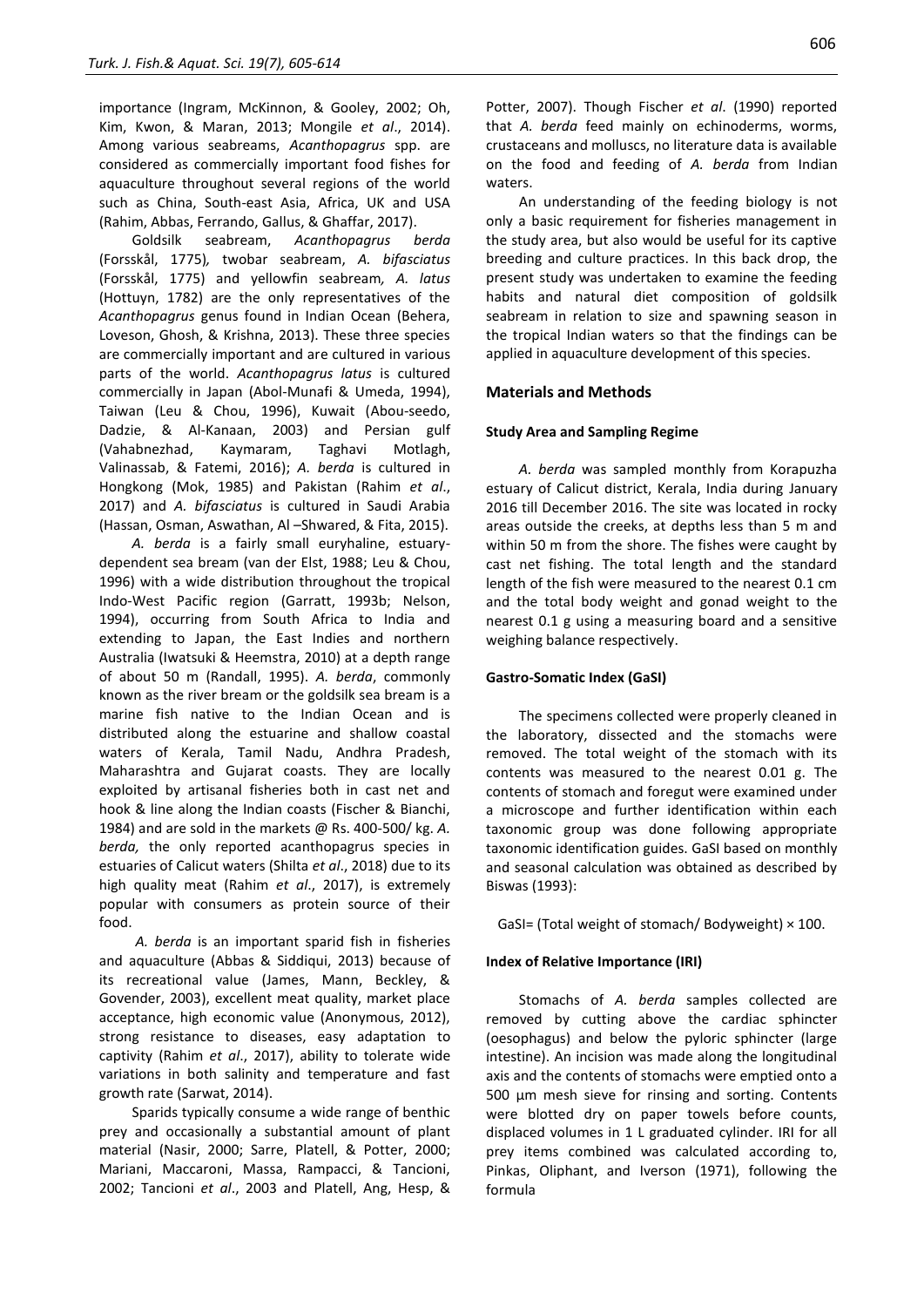#### IRIi= (%N<sup>i</sup> +%Vi)%O<sup>i</sup>

Where Ni, Vi, and O<sup>i</sup> represent percentages of number, volume and frequency of occurrence of prey **i** respectively**.**

#### **Vacuity Index (VI)**

Vacuity Index or the stomach emptiness index determines the amount of fish appetite for food. VI was calculated using the equation given by Euzen (1987):

VI= (The number of empty stomachs/total number of the stomachs examined)  $\times$  100.

The interpretation of the obtained VI is determined under the following conditions (Euzen, 1987). If, 0≤VI<20, the logical conclusion is that the fish is gluttonous, 20≤VI<40, the fish is comparatively gluttonous, 40≤VI<60, fish is middle alimentary, 60≤VI<80, fish is comparatively hypoalimentative, 80≤VI<100, fish is hypoalimentative. Each gut was examined and its fullness estimated visually on a scale of 0 (empty) to 20 (100% full).

#### **Food Preference index (FP)**

After dissecting the stomach, all the food items were sorted out and identified. To analyze the composition of the stomach and determine the food preference index, percentage frequency of occurrence was obtained through the following equation described by Chrisfi, Kaspiris, and Katselis (2007):

FP= (number of stomachs with a specific food item/the number of non-empty stomachs) ×100

The different values of this index, allow separation of the prey items into three categories: If FP >50%, the prey eaten is dominant and the main diet. If 50%> FP >10%, the prey eaten is secondary. If FP<10%, the prey is eaten accidentally (Euzen, 1987).

#### **Variations In Diet Composition In Relation to Fish Size**

In earlier studies it is reported that the majority of *A. berda* in the length class 100-149 mm were classified macroscopically as immature (Garratt, 1993a) and 22 cm total length is the size at which 50% of *A. berda* mature (Wallace, 1975). Based on this, in the present study the fishes are grouped into three categories, <15 cm, 15-22 cm and > 22cm and randomly 60 fishes are collected from each category to study the variation in diet composition between small, medium and adult fishes.

#### **Relative Length of Gut (RLG)**

Relative length of gut was measured to the nearest 0.1 cm as described by Euzen (1987) through the following equation:

RLG= Length of gut/total body length

#### **Statistical Analysis**

Statistical differences in monthly GaSI were tested by analysis of variance (ANOVA), while Tukey's test was performed at the significance level of  $a = 0.05$  (Zar, 2010).

#### **Results**

#### **Feeding Intensity of** *A. berda*

From the total 360 fishes examined, 138 males and 167 females were separated; 35 individuals were immature and 20 were intersex individuals. The size of fish ranged from 24.05±4.48 cm (in January) to 28.30  $\pm$ 4.33 cm (in May) in total length and from 313.50  $\pm$ 236.42 g (in March) to 486.65 ±285.45 g (in November) in weight (Table 1). Out of 360 stomachs of *A. berda* examined, 68.90% contained food and the rest 31.09% were without food, which varied during different months. Among these, 58 were full, 115 were ¾ full, 69 were ½ full, 39 were ¼ full and 79 were empty. The highest percentage of empty stomach was in the month of October (70%) and the lowest percentage of empty stomach was in the month of June (2%). The highest percentage of full stomachs was found in the month of June (98%) and the lowest percentage of full stomachs was found in October (30%) (Table 1).

#### **Annual and Monthly Variation in Diet Composition**

Barnacle, crab, oyster and *Modiolus* spp. formed the major food groups of *A. berda*. Barnacles made up of 71.98% by volume composition, whereas crab (71.69%) was in the second position of importance. Oyster (58.32%) comes in third position which was mainly composed of *Crassostrea madrasensis*. *Modiolus* spp. contributed 50.46% to the total food items. The secondary food items were shrimp constituting 25.53%, followed by clam (21.80%) including *Paphia* sp. and *Meretrix* sp., and green mussel (15.49%). Other accidental food items consumed by *A. berda* were fish (7.72%), aquatic plants (2.31%) and squid (1.54%) (Table 2). The oyster, *Crassostrea* spp. were found in the diet during March to October; *Modiolus* spp. during January-June; shrimp during June-December. Green mussel dominated the diet during November and clam during December (Table 2).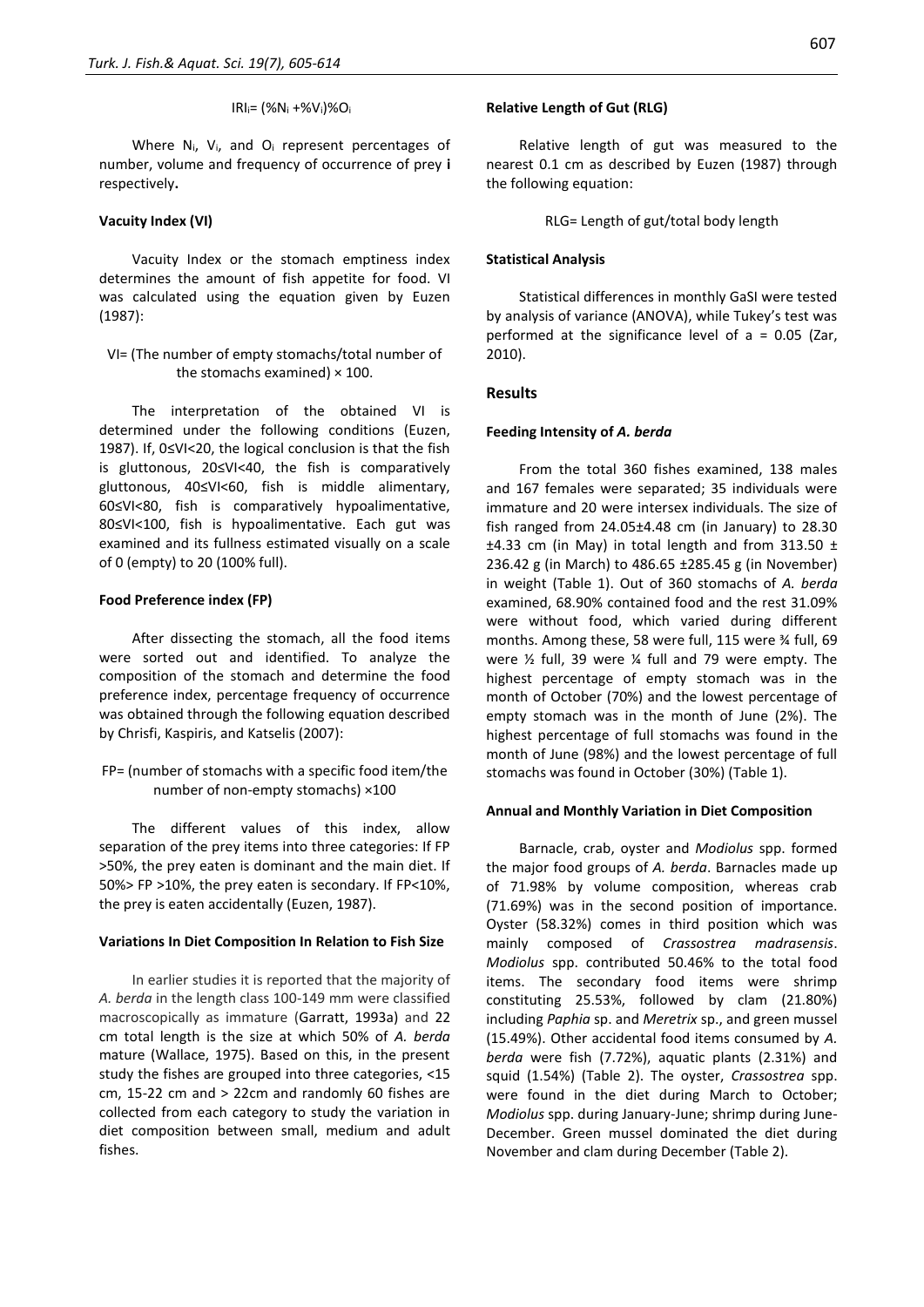#### **Variations in Diet Composition in Relation to Fish Size**

Small size-classes (<15 cm) mainly consume *Modiolus* spp., while oyster and barnacle preys are dominant in medium size specimens (15-22 cm TL). Adults (>22 cm) tended to consume diverse range of prey species, comprising mostly of crab followed by barnacle and oyster (Table 3).

#### **Seasonal Occurrence of Different Food Items and Food Preference Index**

During the study period, in autumn, the fish preferred crab (26.09%) and barnacle (26.09%). During winter, the fish ingested bivalve (36.53%) and crab (21.15%). During summer, the fish preferred feeding oyster (41.02%) and crab (33.33%).In monsoon season, the fish feed mainly on barnacles (27.91%) and *Crassostrea* spp. (18.6%). Occurrence of crabs, barnacles, oyster, mussel and shrimp was recorded during all seasons i.e. autumn, winter, monsoon and summer. Crab, barnacles and oysters were the major food items found in the stomach of *A. berda*. The FP index (%) was 23.63 for crabs, 18.67 for barnacles and 18.47 for oyster in the whole period. Other food items included *Modiolus* spp. (9.57%), shrimp (8.81%), mussel (8.30%), clam (6.44%), fish (3.93%), squid (0.69%) and aquatic plants (1.19%) (Table 4).

#### **Index of Relative Importance**

IRI values for barnacles (772) and crab (723) were higher than IRI values for other prey items such as *Modiolus Spp.* (625), *Crassostrea Spp.* (431), Clam (146), *Perna viridis* (129), Shrimp (57), Fish (14), Squid (0.27), Seaweed (0.06) (Table 4).

**Table.1**. Season and feeding activity of *A. berda* (based on percentage of fullness and emptiness)

|               |                  | <b>Total length</b> | Total weight        |       |                |       |                 |
|---------------|------------------|---------------------|---------------------|-------|----------------|-------|-----------------|
|               | Number of fishes | (cm)                | (g)                 |       |                |       |                 |
| <b>Months</b> | examined         | (Mean $\pm$ SD)     | (Mean $\pm$ SD)     |       | % of fullness* |       | % of emptiness* |
| January       | 30               | 24.05 ± 4.48        | 338.03±225.10       |       | 83.33          |       | 16.66           |
| February      | 30               | 25.01±4.05          | 364.41±218.03       |       | 82.14          |       | 17.85           |
| March         | 30               | 24.11± 5.65         | 313.50±236.42       |       | 88.88          |       | 11.11           |
| April         | 30               | 26.01±4.15          | 384.41±208.03       |       | 85.01          |       | 14.99           |
| May           | 30               | 28.30±4.33          | 482.79±248.96       |       | 91.66          |       | 8.33            |
| June          | 30               | $26.16 \pm 5.50$    | 430.86±341.96       |       | 98             |       | $\overline{2}$  |
| July          | 30               | 26.75±4.68          | 411.26±239.87       |       | 87.5           |       | 12.5            |
| August        | 30               | 25.91± 5.70         | 400.39±345.70       |       | 63.63          |       | 36.36           |
| September     | 30               | 28.12±4.63          | 454.17±256.59       |       | 66.66          |       | 33.33           |
| October       | 30               | $26.19 \pm 4.29$    | 398.44±207.46       |       | 30             |       | 70              |
| November      | 30               | 27.57±4.83          | 486.65±285.45       |       | 55             |       | 45              |
| December      | 30               | 26.37±5.20          | $427.00 \pm 301.91$ |       | 55             |       | 45              |
| Average       |                  |                     |                     | 68.90 |                | 31.09 |                 |

**\*N. B:** Fullness includes full, ¾ full and ½ full stomachs. Emptiness includes ¼ full and empty stomachs

**Table 2.** Monthly variations in diet composition of *A. berda* from India during the period from January to December 2016

|         |          | Primary feed |        |          | Secondary feed |       |        |       | <b>Tertiary feed</b> |       |
|---------|----------|--------------|--------|----------|----------------|-------|--------|-------|----------------------|-------|
|         | Barnacle | Crab         | Oyster | Modiolus | Shrimp         | Clam  | Mussel | Fish  | Aquatic              | Squid |
| Months  |          |              |        | spp.     |                |       |        |       | plants               |       |
| Jan     | 15.02    | 22.7         | A      | 62.28    | A              | A     | A      | A     | A                    | A     |
| Feb     | 6.25     | 25           | А      | 68.75    | A              | A     | A      | A     | A                    | Α     |
| Mar     | 33.33    | 22.22        | 11.11  | 33.33    | A              | A     | A      | A     | A                    | Α     |
| Apr     | 28.5     | 25.72        | 32.78  | 13       | A              | A     | A      | A     | A                    | Α     |
| May     | 20       | 28           | 50     | 2        | A              | A     | A      | A     | A                    | A     |
| Jun     | 6        | 32.33        | 40     | 2.33     | 12.33          | 2.33  | 2.33   | 2.33  | A                    | Α     |
| July    | 31.25    | 31.25        | 18.75  | A        | 6.25           | 6.25  | 6.25   | A     | A                    | Α     |
| Aug     | 16.66    | 5.55         | 22.22  | А        | 27.77          | 5.55  | 5.55   | 11.11 | Α                    | 5.55  |
| Sept    | 44.44    | 3            | 10.11  | A        | 21.22          | 21.22 | A      | A     | Α                    | A     |
| Oct     | 33.33    | 25           | 25     | Α        | 16.66          | A     | A      | A     | Α                    | Α     |
| Nov     | 16.66    | 33.33        | А      | Α        | A              | A     | 41.66  | A     | 8.33                 | Α     |
| Dec     | 7.69     | 4            | A      | A        | 7.69           | 43.15 | A      | 14.38 | A                    | Α     |
| Total   | 259.13   | 258.1        | 209.97 | 181.69   | 91.92          | 78.5  | 55.79  | 27.82 | 8.33                 | 5.55  |
| FPI (%) | 71.98    | 71.69        | 58.32  | 50.46    | 25.53          | 21.80 | 15.49  | 7.72  | 2.31                 | 1.54  |

\*Remarks: data expressed as percentage, (A) = Absence of food in the gut, FPI-Food preference Index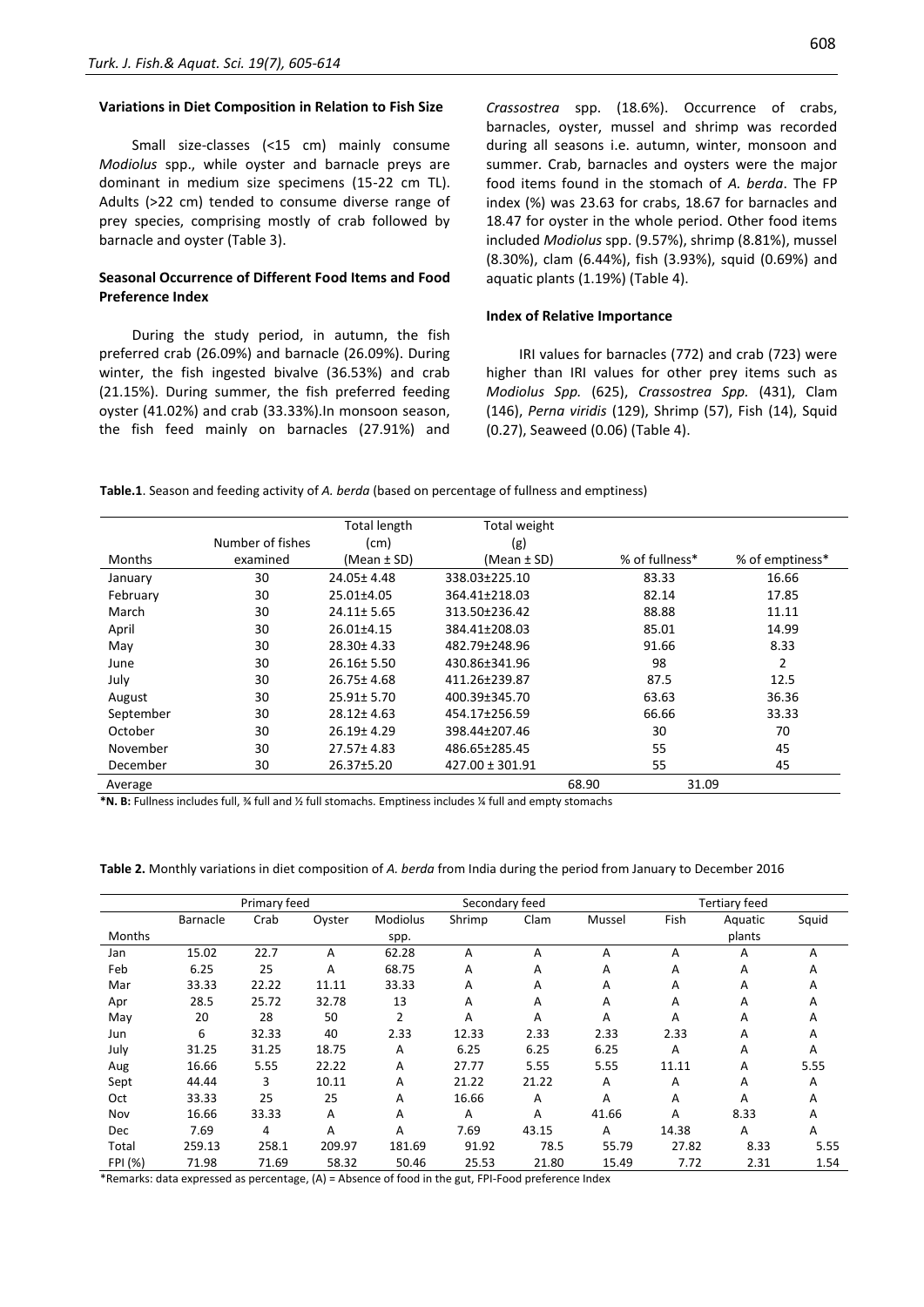#### **Gastro-Somatic Index (GaSI) and Vacuity Index (VI)**

The GaSI of *A.berda* had the highest value in the month of January (2.65±2.31) and the lowest in October (0.12±0.31). The maximum value of GaSI was found in summer (1.32±0.33) and its minimum in autumn (0.14±0.39) (Table 6). The annual average of GaSI was  $0.64 \pm 1.07$ . The highest level of VI was observed in October (70.17  $\pm$  4.71) and the lowest in June (6.00  $\pm$  2.71). The annual average VI was 28.54  $\pm$ 19.8. The highest level of VI was observed in autumn (55.83) and the lowest level of VI was found in summer (8.33) (Table 5). Annual average of vacuity index was 34.66 ± 21.5 exhibiting that *A. berda* was comparatively gluttonous.

#### **Relationship between the Total Length and Length of the Alimentary Canal**

The alimentary canal length (29.42±1.22 cm) of *A. berda* was more than the total length (27.01±0.76 cm) (Table 6). The ratio of total length and alimentary canal length was 1: 1.09. The average relative length of gut was 1.11 ± 0.11.

#### **Discussion**

The food and feeding habits of various sparid fishes have been studied by many authors (Hadj Taieb, Sley, Ghorbel, & Jarboui, 2013; El-Maremie & El-Mor, 2015). Sparids consume a wide range of benthic prey

and occasionally substantial amounts of plant material (Tancioni *et al*., 2003; Platell *et al*., 2007). The present study indicates that the sparid, *A. berda* consumes a wide range of food items such as barnacles, crabs, oysters, *Modiolus* spp., shrimps, clams, mussels, fish, squid and aquatic plants which is similar to the feeding habits of other sparid members. The black bream, *A. butcheri* (Munro, 1949) is an opportunistic carnivore which feeds on shellfish, worms, crustaceans, small fish and algae (Holt, 1978; Sarre *et al*., 2000; Chuwen, 2009). Silver seabream, *Pagrus auratus* (Forster, 1801) was identified feeding on crustaceans, teleosts, echinoderms and molluscs (Ang, 2003; French, Platell, Clarke, & Potter, 2012). Adults of Gilt-head seabream *S. aurata* (Linnaeus, 1758) have diets comprising mostly molluscs, teleosts and crustaceans (Hadj Taieb *et al*., 2013).

The primary food items (50%> FP) observed in the diet of *A. berda* were barnacles, crabs, *Modiolus* spp. and oysters and the secondary food items (50%> FP >10%) were shrimp, clam and mussel. Fish, squid and aquatic plants occurred with FP indices of lower than 10, revealing that these items are not the major food items of this fish. Earlier studies also described similarly that the diet of *A. berda* has been wide, feeding on teleost, bottom invertebrates including worms, molluscs, crustaceans, echinoderms, small fishes and plant material (Beumer, 1978; Fischer & Bianchi, 1984; van der Elst, 1988; Fischer *et al.*, 1990). Studies in Durban Bay (Day & Morgans, 1956) found that the diet of *A. berda* consisted of planktonic copepods,

| Table.3. Variations in Diet Composition for three length categories of A. Berda |  |  |  |  |
|---------------------------------------------------------------------------------|--|--|--|--|
|---------------------------------------------------------------------------------|--|--|--|--|

| Food Item      | $<$ 15 cm (n=60) | 15-22 cm (n=60) | $>22$ cm (n=60) |
|----------------|------------------|-----------------|-----------------|
| Crab           | 7.89             | 17.24           | 25              |
| Barnacle       | 21.05            | 20.68           | 19.82           |
| Oyster         | 26.31            | 27.58           | 16.37           |
| Clam           | 0                | 0               | 9.48            |
| Shrimp         | 7.89             | 17.24           | 8.62            |
| Mussel         | 5.26             | 3.44            | 7.75            |
| Modiolus spp.  | 31.57            | 13.79           | 6.89            |
| Fish           | 0                | 0               | 4.31            |
| Squid          | 0                | 0               | 0.86            |
| Aquatic plants | 0                | 0               | 0.86            |

**Table 4.** The average Food preference Index (FPI) and Index of Relative Importance (IRI) examined in *A. berda* from January-December 2016 (N =360 )

| Prey<br>Season    | Crab  | <b>Barnacle</b> | <b>Modiolus</b><br>spp. | Ovster | Clam  | Mussel | Shrimp | Fish | Squid | Aquatic<br>plants |
|-------------------|-------|-----------------|-------------------------|--------|-------|--------|--------|------|-------|-------------------|
| <b>Winter FPI</b> | 21.15 | 15.38           | 36.53                   | 3.85   | 13.46 | 3.85   | 1.92   | 3.85 | 0     | 0                 |
| Summer FPI        | 33.33 | 5.13            | 2.56                    | 41.02  | 2.56  | 2.56   | 10.26  | 2.56 | 0     | 0                 |
| Monsoon FPI       | 13.95 | 27.91           | 0                       | 18.6   | 9.3   | 4.65   | 13.95  | 9.3  | 2.32  | 0                 |
| Autumn FPI        | 26.09 | 26.09           | 0                       | 13.04  | 0     | 21.73  | 8.69   | 0    | 0     | 4.35              |
| <b>Annual FPI</b> | 23.63 | 18.67           | 9.57                    | 18.47  | 6.44  | 8.30   | 8.81   | 3.93 | 0.69  | 1.19              |
| Annual IRI        | 723   | 772             | 625                     | 431    | 146   | 129    | 57     | 14   | 0.27  | 0.06              |
| IRI(%)            | 24.9  | 26.64           | 21.56                   | 14.87  | 5.04  | 4.45   | 1.96   | 0.48 | 0.009 | 0.002             |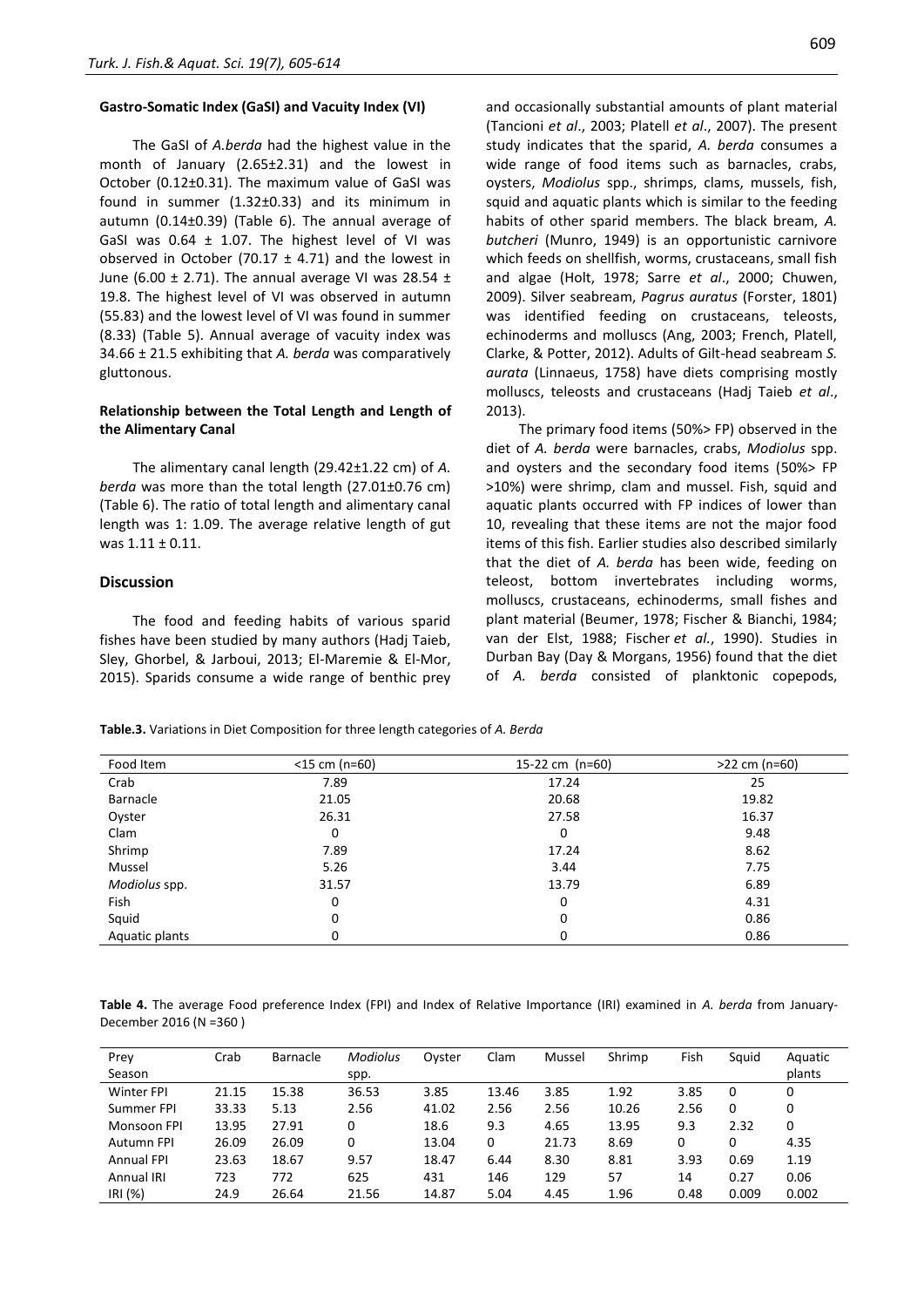amphipods, polychaetes and bivalves.

The stomach food content of *A. berda* showed monthly and seasonal variations. It is reported that the food spectrum of fishes depends on various factors like prey abundance and habitat (marine, estuarine or mangrove), age of fish, prey energy content, prey size selection and changes in the composition of food organisms occurring at different seasons of the year (Cyrus & Blaber, 1983; Shalloof & Khalifa, 2009; Manon & Hossain, 2011; Hadj Taieb *et al*., 2013).

The crabs, oyster, barnacles and *Modiolus* spp. are available in plenty along Calicut waters all round the year to constitute the most important preys of this species (Rao, 1974). During autumn the fish preferred feeding crab and barnacle; whereas in winter, the fish ingested on bivalve and crab. In summer, the fish preferred feeding oysters and crabs and in monsoon season, the fish mainly feed on barnacles and oyster. The crab dominated the diet in all seasons and earlier reports shows that mud crabs are available in Korapuzha estuary throughout the year with a peak during December-June (Sarada, 1998).

Clam (*Meretrix* sp.) dominated the diet of *A. berda* during the month of December which coincided with the peak availability backwater clam, *Meretrix casta* during the month of December-January in Korapuzha estuary (Seshapa, 1967). The presence of mussel in the diet during June-August coincide with the reports by Venkataraman and Sreenivasan (1955) stating that the numbers of green mussel in Korapuzha estuary are low in January, but increase slightly in April, reach phenomenal figures in July immediately after the South-West monsoon.

The results of the present study also shows that feeding habits of *A. berda* changes considerably as fish grow. Small size-classes mainly consume *Modiolus* spp., while oyster and barnacle preys are dominant in medium size specimens. Adults tended to consume diverse range of prey species, comprising mostly of

crab followed by barnacle and oyster. Beumer (1978) reported that smaller *A. berda* specimens, do not have well-developed molars but the foliacious structure of their gill-rakers is efficient in retaining smaller food items whereas adult *A. berda* have sharp, pointed incisors which seize and retain food items, whilst broad, powerful molars crush the food. Therefore in the present study maturing juveniles mainly consumed soft shell bivalves; later undergo dentition changes to the characteristic molariform teeth that assist them in the consumption of hard shell of crab, barnacle and oyster. Differences in feeding structures, relative to fish length may therefore help reduce intraspecific competition between new recruits and growing juveniles of *A. berda* (Harrison, 1990).

The present result was justified with the previous reports stating that size-related change in diet was observed in juveniles, sub-adult and adult fish of *A. berda*. Day, Blaber and Wallace (1981) reported that the diet of juvenile *A. berda* (20-60 mm) is characterized by small prey like zooplankton, mainly amphipods, chironomid larvae, tanaids and small crabs, wheras sub-adults (60-120 mm) focus on feeding larger foods items mainly amphipods, bivalves, gastropods, gobies and weed. Harrison (1990) reported that fry and small juveniles of *A. berda* (< 30 mm S.L.) consumed amphipods, crustacean remains, polychaetes, algal material, fish scales and ostracods. In Durban Bay, Day and Morgans (1956) found that the juveniles of *A. berda* (up to 100 mm) mainly feed on small size planktonic copepods, amphipods polychaetes and bivalves. The adult *A. berda* over 300 mm are observed feeding crabs in its diet (Tobin, Sheaves, & Malony, 1997; Sheaves & Malony, 2000).

Higher intensities of feeding activity of *A. berda* in summer could be related to temperature and maximal abundance of benthic organisms (Pallaro, Santic, & Jardas, 2003). Favourable environmental conditions, or the nutrient enrichment of coastal area, during the

| Month  | Dec               | Jan        | Feb           | Mar               | Apr               | May               | June     | July     | Aug           | Sept    | Oct     | Nov           |
|--------|-------------------|------------|---------------|-------------------|-------------------|-------------------|----------|----------|---------------|---------|---------|---------------|
| Season |                   |            | Winter        |                   |                   | Summer            |          |          | Monsoon       |         |         | Autumn        |
| GaSI   |                   |            | $1.16 + 1.60$ |                   |                   | $1.32 \pm 0.33$   |          |          | $0.41 + 0.58$ |         |         | $0.14 + 0.39$ |
|        | 0.74 <sub>±</sub> | $2.65 \pm$ | $0.88 +$      | 0.74 <sub>±</sub> | 1.34 <sub>±</sub> | 1.33 <sub>±</sub> | $1.21 +$ | $0.44 +$ | $0.31 +$      | $0.52+$ | $0.12+$ | $0.17+$       |
|        | 1.24              | 2.31       | 1.15          | 0.72              | 0.45              | 0.41              | 0.23     | 0.40     | 0.69          | 0.51    | 0.31    | 1.14          |
| ۷ı     |                   |            | 41.66         |                   |                   | 8.33              |          |          | 43.66         |         |         | 55.83         |
|        | 57.14             | 38         | 30            | 28.57             | /.69              | 10                |          | 18.75    | 43.75         | 60.86   | 70.17   | 45            |

| Table 6: The mean Total length (TL) and Alimentary canal length (ACL) ratio of A. Berda |  |  |  |
|-----------------------------------------------------------------------------------------|--|--|--|
|-----------------------------------------------------------------------------------------|--|--|--|

| No. of fish examined | Mean ACL (cm) | Mean TL (cm) | <b>TL:ACL</b> |
|----------------------|---------------|--------------|---------------|
| 46                   | 27.02         | 26.76        | 1:1.009716    |
| 52                   | 29.62         | 25.91        | 1:1.143188    |
| 55                   | 30.31         | 28.12        | 1:1.077881    |
| 60                   | 30.14         | 26.66        | 1:1.130533    |
| 58                   | 30.03         | 27.58        | 1:1.088832    |
|                      | 29.42±1.22    | 27.01±0.76   | 1:1.09        |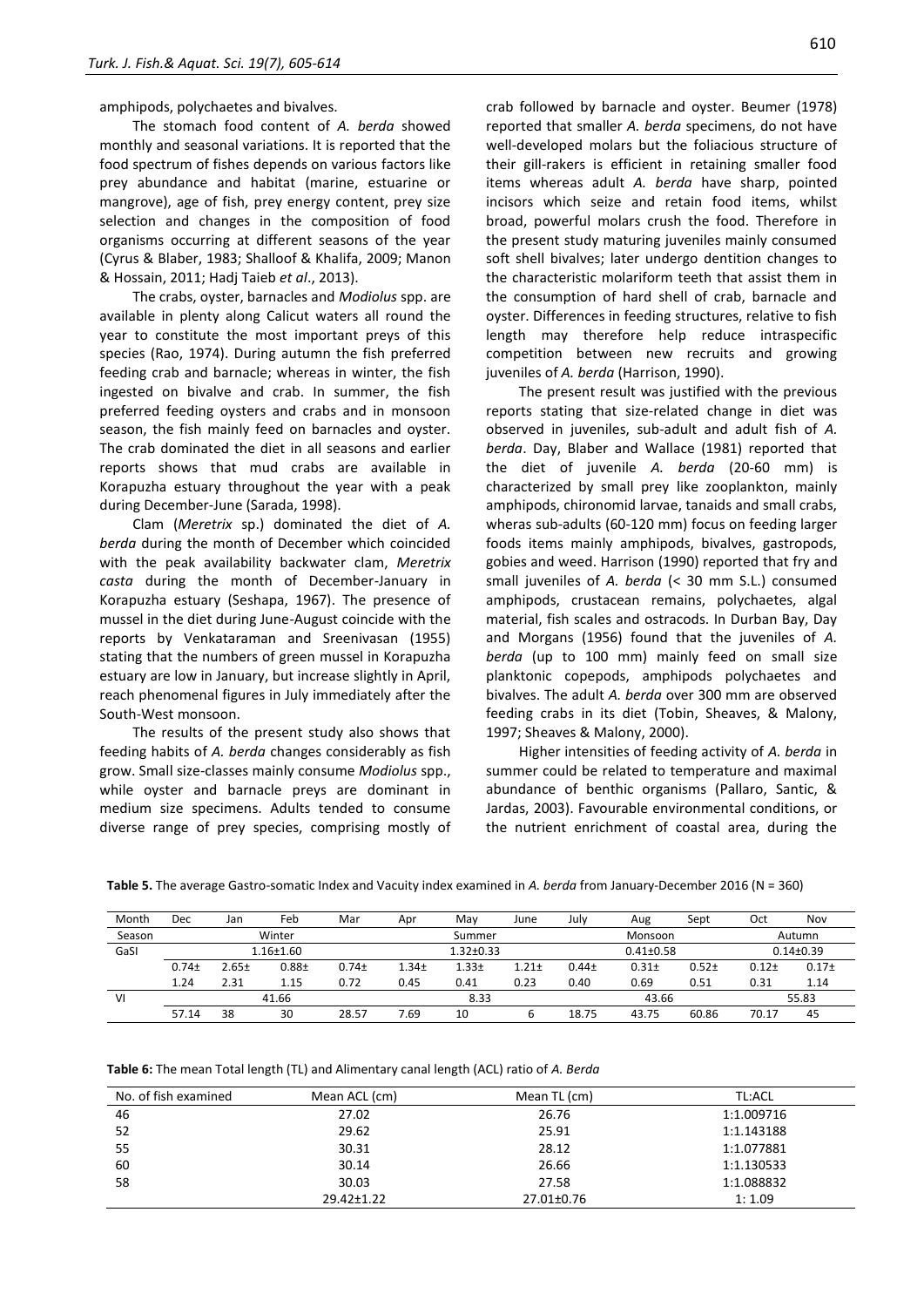warmer months and abundant food supply available over a larger part of the year might have resulted in high feeding activity during summer. More food consumption in summer than in winter was reported by Davis and Warren (1965) from their experiment with *Cottus perplexus*. Feeding intensity is variable with the highest intensity occurring before and after spawning period (January to July). Need for enough energy for the breeding period has probably resulted in an increase in feeding intensities from January to July. Feeding intensity in fishes is negatively related to the percentage of empty stomachs (Bowman & Bowman, 1980; Pallaro *et al*., 2003) and is synchronized with the spawning seasons (Manon & Hossain, 2011; Salavatian *et al*., 2011; Sourinejad *et al*., 2015). Studies on various fish species reported that feeding intensity of fishes increases before and after the reproductive period (Ozyurt, Mavruk, & Kiyağa, 2012; Vahabnezhad *et al*., 2016).

The highest level of vacuity index was observed in the month of October which coincided with the spawning season of *A. berda*. This may be due to the decreased feeding activity since the mature gonads take up more space in the peritoneal cavity, compressing the stomach and making feeding more difficult (Dadzie, Abou-Seedo, & AL- Qattan, 2000; Sourinejad *et al*.,2015). The annual cycle of *A. berda* from our observations indicates that the spawning season occur from August to December with peak spawning during October. Hadj Taieb *et al*. (2013) also reported that VI values increased during the spawning season of *Sparus aurata* in the Gulf of Gabes.

In the present study, the highest IRI and FPI is observed for crustaceans followed by bivalves. Beumer (1978) and Harrison (1990) also reported that crustaceans formed the major invertebrate component in the diet of *A. berda* whereas Sheaves and Malony (2000) reported the dominance of Bivalves > gastropods > polychaetes > sesarmids in the diet. Crabs contributed more than 50% dry weight to the diets of *Epinephelus suillus, Gnathanodon speciosus, Lutjanus argentirnaculatus* and *Toxotes chatareus* which are mangrove associated fishes from the Embley Estuary in tropical Australia (Salini, Blaber, & Brewer, 1990; Sheaves & Malony, 2000). The same might apply to *A. berda*, an estuarine dependent seabream (Sheaves & Malony, 2000) and their diet might be opportunistic, flexible and alter the feeding ecology necessary for living in estuaries (Harrison, 1990).

From the results obtained there is a possibility of food chain with (1) the detritus base system of Odum and Heald (1975) (mangrove detritus + saprophytes + detritivores + lower consumer + higher consumer) and (2) two trophic interactions of Sheaves and Malony (2000) (mangrove leaves + crabs + fish) in the ecosystem. Since *A. berda* feed extensively on mangrove crabs, it may redirect part of the energy normally recycled by crabs directly into upper levels of estuarine food webs. Larger specimens of *A. berda*

appear to become less piscivorous (4.31% of fish in the diet). The low rate of piscivory is also reported in estuarine phases of *Lutjanus argentimaculatus, Epinephelus malabancus and E. coioides* which has implications for theories relating to the nursery ground values of mangrove systems (Sheaves & Molony, 2000).

The average relative length of gut in *A. berda* is measured to be  $1.11 \pm 0.11$  cm. Since this value is not much greater than 1, *A. berda* could be considered as an omnivore. Figueiredo, Morato, Barreiros, Afonso, & Santos (2005) reported that many sparids are omnivores in their feeding habit. Further the presence of diets of both animal (crabs, bivalves, barnacle, shrimp, squid) and plant origins (aquatic plants) in diet of *A. berda* confirms that the species is omnivorous.

The present study revealed that *A. berda* is an omnivore feeding mainly on crustaceans and bivalves. The feeding activity of *A. berda* altered according to season and size of fish and is high during pre-spawning and post-spawning seasons. The low incidence of piscivory in *A. berda* support to theories that reduced predation pressure may enhance the nursery ground value of tropical mangrove systems for fishes.

#### **Acknowledgements**

The authors are grateful to Dr. A. Gopalakrishnan, Director, ICAR-Central Marine Fisheries Research Institute, Kochi, India, for continuous encouragement and support for carrying out this study.

#### **References**

- Abbas, G., & Siddiqui, P.J.A. (2013). The effects of varying dietary protein level on growth, feed conversion, body composition and apparent digestibility coefficient of juvenile mangrove red snapper, *Lutjanus argentimaculatus* (Forsskal, 1775). *Aquaculture Research*, 44, 807-818. [https://doi.org/10.1111/j.1365-](https://doi.org/10.1111/j.1365-2109.2012.03096.x) [2109.2012.03096.x](https://doi.org/10.1111/j.1365-2109.2012.03096.x)
- Abol-Munafi, A.B., & Umeda, S. (1994). The gonadal cycle of the yellow porgy, *Acanthopagrus latus* (Hottuyn) reared in the net cage at Tosa Bay, Japan. *Suisanzoshoku*, 42: 135–144.
- Abou-seedo, F., Dadzie, S., & Al-Kanaan, K. A. (2003). Histology of ovarian development and maturity stages in the yellowfin sea bream, *Acanthopagrus latus* (Teleostei: Spridae) (Hottuyn, 1782) reared in cages. *Kuwait Journal of Science and Engineering,* 30 (1): 121- 136.
- Al-Kannan, K.A. (1999). *Cyclical changes in the histology of the gonads and the biology of reproduction of the hermaphroditic yellow-finned seabream, Acanthopagruslatus (Hottuyn)* (M. Sc. Thesis). Kuwait University, Kuwait.
- Ang, H.P. (2003). *Comparisons of the diets of four species of sparid on the central and lower west coast of Australia*  (Honours Thesis). School of Biological Sciences, Murdoch University, Perth, Western Australia.
- Anonymous, (2012). *Hand book of fisheries statistics of Pakistan.* A publication of Marine Fisheries Department,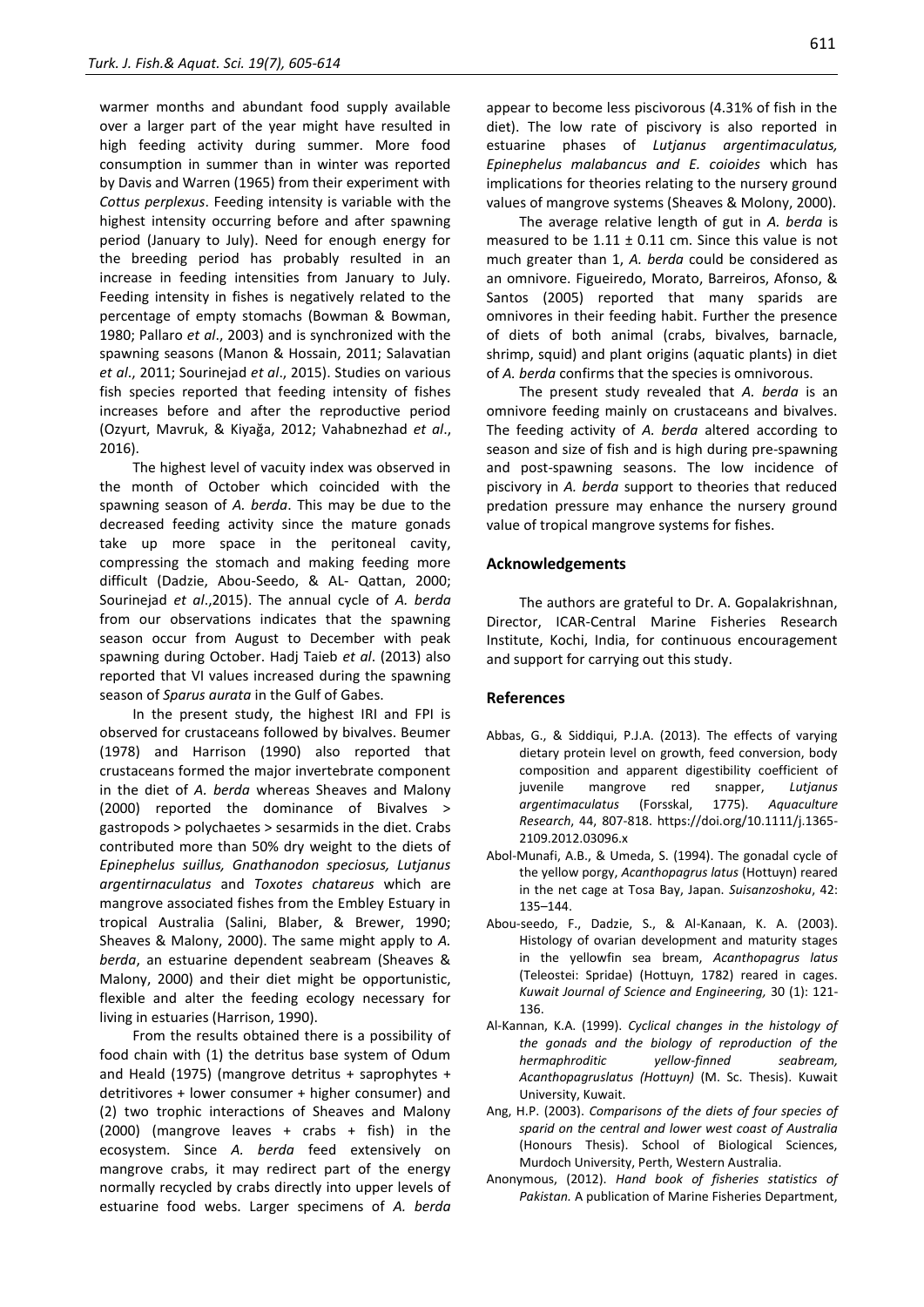Government of Pakistan. Ministry of Food, Agriculture and Cooperatives (Livestock Division), 20: 215pp.

- Bachok, Z., Mansor, M.I., & Noordin, R.M. (2004). Diet composition and food habits of demersal and pelagic marine fishes from Terengganu waters, east coast of Peninsular Malaysia (Vol. 27 No. 3 & 4). NAGA, World Fish Center Quarterly.
- Battaglene, S.C., & Fielder, S. (1997). The status of marine fish larval-rearing technology in Australia. *Hydrobiologia*,  $358,$  1-5. [https://link.springer.com/article/10.1023/A:100312171](https://link.springer.com/article/10.1023/A:1003121711112) [1112](https://link.springer.com/article/10.1023/A:1003121711112)
- Behera, P.R., Loveson, L., Ghosh, S., & Krishna, J. (2013). Occurrence of picnic seabream, *Acanthopagrus berda*  (Forsskal, 1775) along Visakhapatnam coast, Andhra Pradesh. *Marine Fisheries Information Service*, No. 217, 9- 10.
- Beumer, J.P. (1978). Feeding ecology of four fishes from a mangrove creek in Nonh Queensland, Australia. *Journal of Fish Biology*, 12, 475-490. https://doi/10.1111/j.1095-8649.1978.tb04191.x
- Biswas, S.P. (1993). Manual of Methods in Fish Biology. New Delhi, South Asian Publisher Pvt. Ltd., 157 pp.
- Bowman R.E., & Bowman E.W. (1980). Diurnal variation in the feeding intensity and catchability of silver hake (*Merluccius bilinearis*). *Canadian Journal of Fisheries and Aquatic Sciences*, 37, 1565- 1572. <https://doi.org/10.1139/f80-202>
- Buxton C.D., & Clarke J.R. (1991). The biology of the white mussel cracker *Sparodon durbanensis* (Pisces: Sparidae) on the Eastern Cape Coast, South Africa .*South African Journal of Marine Science*, 10, 285-296.
- Chrisfi, E., Kaspiris, P.,& Katselis, G. (2007). Feeding habits of sand smelt (*Atherina boyeri*, Risso 1810) in Tichonislake (Western Greece). *Journal of Applied Ichthyology*, 23, 209-214. http://dx.doi.org/10.1111/j.1439- 0426.2006.00824.x
- Chuwen, B.M. (2009). *Characteristics of the ichthyofaunas of offshore waters in different types of estuary in Western Australia, including the biology of black bream Acanthopagrus butcheri* (PhD Thesis). School of Biological Sciences, Murdoch University, Perth, Western Australia, 213 pp.
- Cyrus, D.P. & Blaber, S.I.M. (1983). Diet of Gerres fry in the Kosi system. *South African Journal of Zoology*, 8, 403- 406.
- Dadzie, S., Abou-Seedo, F., & AL- Qattan, E. (2000). The food and feeding habits of the silver pomfret, *Pampus argenteus* (Euphrasen), in Kuwait waters. *Journal of Applied Ichthyology*, 16, 61-67. https://doi/10.1046/j.1439-0426.2000.00150.x
- Davis G.E. ,& Warren C.E. (1965). Trophic relations of a sculpin in laboratory stream communities. *Journal of Wild life Management*, 29, 846- 871.
- Day, J.H. & Morgans, I.F.C. (1956). The ecology of South African estuaries. Part 7. The biology of Durban bay. *Annals of the Natal Museum*, 13, 259-312.
- Day, J.H., Blaber, S.J.M., & Wallace, I.H. 1981. Estuarine fishes. In: Estuarine ecology with particular reference to southern Africa, (ed.) Day, I.H., A.A. Balkema, CapeTown.
- El-Maremie, H., & El-Mor, M. (2015). Feeding Habits of the Bogue, *Boops boops* (Linnaeus, 1758) (Teleostei: Sparidae) in Benghazi Coast, Eastern Libya. *Journal of Life Sciences*, 9, 189-196. https://doi: 10.17265/1934-

7391/2015.05.001

- Euzen, O. (1987). Food habits and diet composition of some fish of Kuwait. *Kuwait Bulletin of Marine Science*, 9, 65- 85.
- Figueiredo, M., Morato, T., Barreiros, J.P., Afonso, P., & Santos, R.S. (2005). Feeding ecology of the white seabream, *Diplodus sargus cadenati*, and the ballan wrasse, *Labrus bergylta*, in the Azores. *Fisheries Research*, 75 (1-3), 107-119. http://dx.doi.org/doi:10.1016/j.fishres.2005.04.013
- Fischer, W., & Bianchi, G. (Eds.) (1984). FAO species identification sheets for fishery purposes. Western Indian Ocean (Fishing Area 51). Prepared and printed with the support of the Danish International and Agricultural Organization of the United Nations. Vol. 1- 6.
- Fischer, W., Sousa, I., Silva, C., de Freitas, A., Poutiers, J. M., Schneider, W., Borges, T.C., Feral, J.P.,& Massinga, A. (1990). Fichas FAO de identificaçao de espécies para actividades de pesca. Guia de campo das espéciescomerciaismarinhas e de águassalobras de Moçambique. Publicaçaopreparadaemcollaboraçao com o Instituto de InvestigaçaoPesquiera de Moçambique, com financiamento do Projecto PNUD/FAO MOZ/86/030 e de NORAD. Roma, FAO., 1990. 424 pp.
- Francescon, A., Barbaro, A., La Rocca, A.,& Bartaggia, R. (1987). Stimaquantitativadelladietanaturaledell'orata (*Sparusaurata*) in ambientesalmastro. *Archivio di Oceanographia e Limnologia*, 21, 45-61.
- French, B., Platell, M.E., Clarke, K.R.,& Potter, I.C. (2012). Ranking of length-class, seasonal and regional effects on dietary compositions of the co-occurring *Pagrusauratus* (Sparidae) and *Pseudocaranxgeorgianus* (Carangidae). *Estuarine, Coastal and Shelf Science,* 115, 309-325[.http://dx.doi.org/10.1016/j.ecss.2012.09.004](http://dx.doi.org/10.1016/j.ecss.2012.09.004)
- Garratt, P.A. (1993a). Comparative aspects of the reproductive biology of seabreams (Pisces: Sparidae) PhD thesis, Rhodes university, South Africa, pp.28.
- Garratt, P.A. (1993b). Spawning of the Riverbream, *Acanthopagrus berda* , in Kosi estuary. *South African Journal of Zoology*, 28, 26-31.
- Hadj Taieb, A., Sley, A., Ghorbel, M.,& Jarboui, O. (2013). Feeding habits of *Sparusaurata*(Sparidae) from the Gulf of Gabes (central Mediterranean).*Cahiers de Biologie Marine*, 54, 263-270.
- Hajisamaea, S., Choua, L.M., & Ibrahim, S. (2003). Feeding habits and trophic organization of the fish community in shallow waters of an impacted tropical habitat Estuarine. Arabian Gulf, University of Kuwait, Bland Ford Press., 192 pp.
- Harrison T.O. (1991). A note on the diet and feeding selectivity of juvenile riverbream, *Acanthopagrus berda* (Forskal, 1775), in a subtropical mangrove creek. *South African journal of Zoology*, 26(1), 36-42. www.tandfonline.com/doi/abs/10.1080/02541858.199 1.11448228
- Hassan, M.A., Osman, H.A.M., Aswathan, M., Al –Shwared, W.A., & Fita N.A. (2015). Infestation of Cage-Cultured Marine Fish with *Benedenia acanthopagri* (Monogenea; Capsalidae) in Eastern Province of Saudi Arabia. *Global Veterinaria,* 14 (2), 219-227. DOI: 10.5829/idosi.gv.2015.14.02.9329
- Holt, C.P. (1978). *The biology of three teleost species in the Swan Rivery Estuary* (Honours Thesis). Murdoch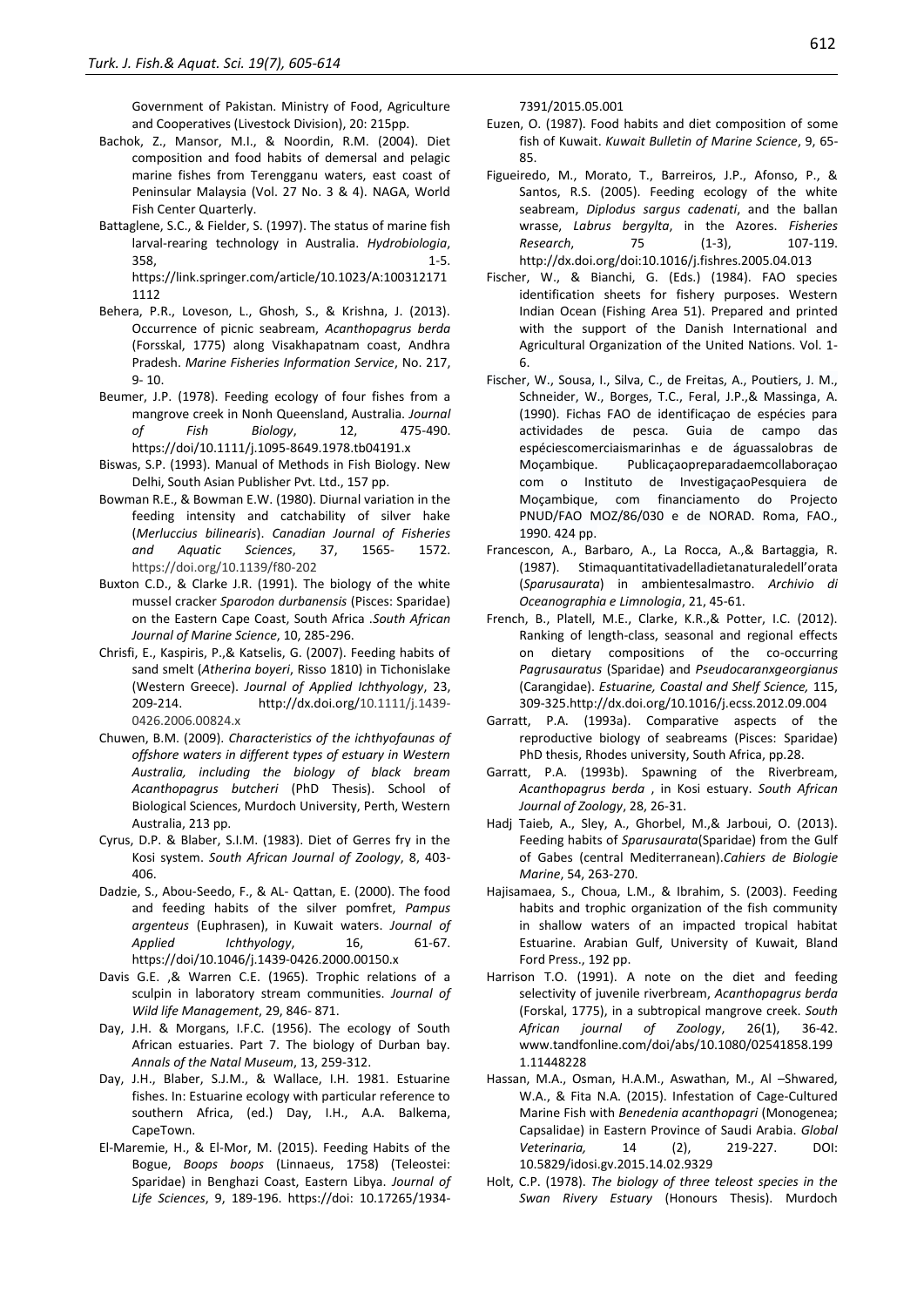University, Perth, Western Australia, 50 pp.

- Ingram, B.A., McKinnon, L.J., & Gooley, G.J. (2002). Growth and survival of selected aquatic animals in two saline groundwater evaporation basins: an Australian case study. *Aquaculture Research*, 33, 425-436. http:///doi/10.1046/j.1365-2109.2002.00691.x
- Iwatsuki, Y., & Heemstra, P.C. (2010). Taxonomic review of the western Indian Ocean species of the genus *Acanthopagrus* Peters, 1855 (Perciformes: Sparidae), with description of a new species from Oman. *Copeia*, 2010 (1), 123-136.https://doi.org/10.1643/CI-08-073
- James, N.C., Mann, B.Q., Beckley L.E. & Govender, A. (2003). Age and growth of the estuarine-dependent sparid *Acanthopagrus berda* in northern KwaZulu-Natal, South Africa. *African Zoology,* 38:265–271.
- Kasahara, S. (1957). Note on the young of the black porgy *Mylio latus* (Hottuyn). Bunkyo-ku. *Japanese Journal of Ichthyology*, 6, 20–25.
- Labropoulou, M., & Papadopoulou Smith, K.N. (1999). Foraging behavior patterns of four sympatric demersal fishes. *Estuarine Coastal and Shelf Science*, 49, 99-108. http://dx.doi: 10.1016/S0272-7714(99)80014-6
- Leu, M.Y., & Chou, Y.H. (1996). Induced spawning and larval rearing of captive yellowfin porgy, *Acanthopagrus latus*  (Hottuyn)**,** Amsterdam, *Aquaculture*, 143, 155-166.
- Manon, M.R., & Hossain, M.D. (2011). Food and feeding habit of *cyprinus carpio var. specularis* (2011). *Journal of Science Foundation*, 9(1&2), 163- 181. <http://dx.doi.org/10.3329/jsf.v9i1-2.14658>
- Mariani, S., Maccaroni, A., Massa, F., Rampacci, M., & Tancioni, L. (2002). Lack of consistency between trophic interrelationships of five sparid species in two adjacent Mediterranean coastal lagoons. *Journal of Fish Biology*, 61, 138-147. [http://doi/10.1111/j.1095-](http://doi/10.1111/j.1095-8649.2002.tb01767.x) [8649.2002.tb01767.x](http://doi/10.1111/j.1095-8649.2002.tb01767.x)
- Mohanraj, T., & Prabhu, K. (2012). Food Habits and Diet Composition of Demersal Marine Fishes from Gulf of Mannar, Southeast Coast of India. *Advances in Biological Research*, 6 (4), 159-164. <http://doi/10.5829/idosi.abr.2012.6.4.6486>
- Mok, T. K. (1985). Induced spawning and larval rearing of the white bream, *Mylio berda*. *Aquaculture,* 44, 41-49. doi: 10.1016/0044-8486(85)90040-7
- Mongile, U., Bonaldo, A., Fontanillas, R., Mariani, L., Badiani, A., Bonvini, E., & Parma, L. (2014). Effect of dietary lipid level on growth and feed utilization of gilthead sea bream (Sparus aurata L.) reared at Mediterranean summer temperature. Italian Journal of Animal Science, 13: 30-34. https://www.tandfonline.com/doi/full/10.4081/ijas.201
- 4.2999 Nasir, N. A. (2000). The food and feeding relationships of the fish communities in the inshore waters of Khor Al-
- Zubair, north-west Arabian Gulf. Cybium, 24, 89-99. Nelson, J.S. (1994). Fishes of the World. Wiley, New York, 600
- pp.
- Oh, S.Y., Kim, M.S., Kwon, J.Y., & Maran, B.A.V. (2013). Effects of feed restriction to enhance the profitable farming of blackhead seabream Acanthopagrus schlegelii in Sea Cages. Ocean Science Journal, 48: 263−268. https://link.springer.com/article/10.1007/s12601-013- 0024-z
- Odum, W.E., & Heald, E.J. (1975). The detritus-based food web of an estuarine mangrove community. In L.E. Cronin (Ed.), Estuarine research (pp. 265-286). New

York, Academic Press.

- Ozyurt, E.C., Mavruk, E., & Kiyağa, V.B. (2012). Effects of predator size and gonad maturation on food preference and feeding intensity of Sander lucioperca(Linnaeus, 1758). Turkish Journal of Fisheries and Aquatic Sciences, 12, 315-322. http://doi/10.4194/1303-2712-v12\_2\_17
- Pallaro, A., Santic, M., & Jardas, I. (2003). Feeding habits of the Saddled bream, Oblada melanura (Sparidae), In The Adriatic Sea. Cybium, 27(4), 261-268. http://sficybium.fr/en/node/1413
- Pauly, D. (2000). Herbivory as a low-latitude phenomenon. In R. Froese & D. Pauly (Eds.), Fish Base 2000: concepts, design and data sources. ICLARM, Manila, 179 pp.
- Pinkas, L., Oliphant, M.S., & Iverson, I.L.K. (1971). Food habits of albacore, Bluefin tuna, and bonito in California waters. Fish Bulletin 152, 105 pp. https://escholarship.org/uc/item/7t5868rd
- Platell, M.E., Ang, H.P., Hesp, S.A., & Potter, I.C. (2007). Comparisons between the influences of habitat, body size and season on the dietary composition of the sparid Acanthopagruslatus in a large marine embayment. Estuarine, Coastal and Shelf Science, 72, 626-634. https://doi[/10.1016/j.ecss.2006.11.026](http://dx.doi.org/10.1016/j.ecss.2006.11.026)
- Priyadharsini, S., Manoharan, J., Varadharajan, D., & Subramaniyan, A. (2012). Interpretation on the food and feeding habits of Dascyllus trimaculatus (Ruppell, 1829) from Gulf of Mannar, South East coast of India. Archives of Applied Science Research, 4 (4), 1758-1762. <http://www.scholarsresearchlibrary.com/>
- Rahim, A., Abbas, G. Ferrando, S., Gallus, L., & Ghaffar, A. (2017). Assessment of Growth Performance and Meat Quality of Black Fin Sea Bream, Acanthopagrus berda (Forsskal, 1775) Reared in Brackish Water Ponds: A Preliminary Investigation. Pakistan Journal of Zoology, 49 (3): 869-876.
- Randall, J.E. (1995). Coastal fishes of Oman. University of Hawaii Press, Honolulu, 432 pp.
- Randall, J.E. Allen, G.R., & Steene, R.C. (1997). Fishes of the Great Barrier Reef and Coral Sea. University of Hawaii Press, Honolulu, Hawaii.
- Rao, K.S. (1974). Edible bivalves: Mussels and oysters. In R.V. Nair & K.S. Rao (Eds.), The commercial molluscs of India (pp. 4-39). ICAR Bulletin of the Central Marine Fisheries Research Institute, Cochin, India.
- Salavatian, M., Gholiev, Z., Aliev, A., & Abassi, K. (2011). Feeding behavior of brown trout, *Salmo trutta fario*, during spawning season in four rivers of Lar National Park, Iran. *Caspian Journal of Environmental Sciences*, 9, 223-233. http://aquaticcommons.org/21698/
- Salini, J.P., Blaber, S.J.M., & Brewer, D.T. (1990). Diets of piscivorus fishes in a tropical Australian estuary, with special reference to predation on penaeid prawns. *Marine Biology*, 105, 363-374. https://link.springer.com/article/10.1007/BF01316307
- Samuel, M., & Mathews, C.P. (1987). Growth and mortality of four *Acanthopagrus* species. *Kuwait Bulletin of Marine Science*, 9, 159-171.
- Sarada, P.T. (1998). *Exploitation of mud crab Scylla serrata (Forskal) from Korapuzha estuary, Kerala. Journal of the Marine Biological Association of India*, 39 (1 & 2), 113- 117.
- Sarre, G.A., Platell, M.E., & Potter, I.C. (2000). Do the dietary compositions of *Acanthopagrus butcheri* (Sparidae) in four estuaries and a coastal lake vary with body size and season and within and amongst this water bodies.